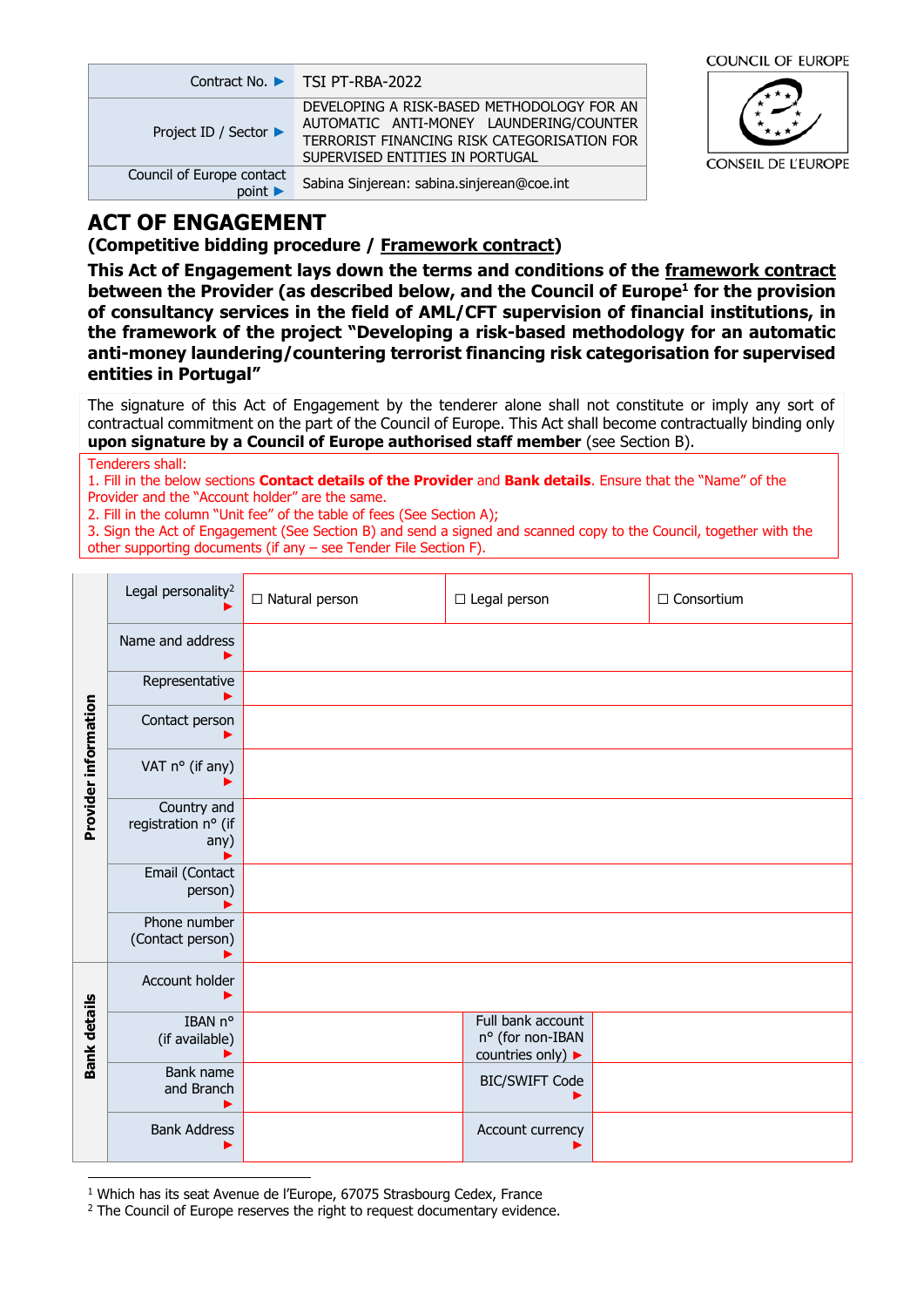# **A. Terms of reference/Table of unit fees**

Within the framework of the European Union and Council of Europe joint Technical Support Instrument Programme (TSI) that provides tailor-made technical expertise to EU Member States to design and implement reforms the Council of Europe is currently implementing a Project on *Developing a risk-based methodology for* an automatic anti-money laundering/counter terrorist financing risk categorisation for supervised entities in Portugal. More specifically, the project will assist the Bank of Portugal (BdP) with strengthening its risk-based supervision (RBS) and its consequent supervisory approach to the supervised sector. In that context, it is looking for a maximum of 4 (four) Providers for the provision of intellectual services in the field of anti-money laundering / combating the financing of terrorism, with relevant and practical background in the specific area of financial institutions' supervision, to be requested by the Council on an as needed basis, in compliance with the ordering procedure defined in the multiple Framework Contract.

Throughout the duration of the Framework Contract, pre-selected Providers may be asked to provide the following types of deliverables:

- 1) Drafting analytical reports in the area of risk-based AML/CFT supervision of financial institutions, such as: data mapping and data availability, sectoral risk assessments, needs and gap analysis, institutional reviews, effectiveness reviews, inclusive of desk work and participation in online and on-site assessment visits, where required;
- 2) Developing supervisory tools for financial AML/CFT supervisory authorities;
- 3) Preparing training curricula, training modules and related training materials for representatives of AML/CFT financial supervisory authorities;
- 4) Conducting training activities and workshops for representatives of AML/CFT financial supervisory authorities;
- 5) Undertaking mentoring of staff in beneficiary institutions on specific working processes or cases;
- 6) Participating and contributing to events (conferences, workshops, seminars, roundtable discussions, high-level meetings, on-site assessments etc.).

The above list is not considered exhaustive. The Council reserves the right to request deliverables not explicitly mentioned in the above list of expected services, but related to the same or related field of expertise object of the present Framework Contract.

Each time an order form is sent, the selected Provider undertakes to take all the necessary measures to send it signed to the Council within 2 (two) working days after its reception.

## **Pooling**

For each order, the Council will select from the pool of pre-selected tenderers the Provider who demonstrably offers best value for money for its requirement when assessed – for the Order concerned – against the criteria of:

- quality (including as appropriate: capability, expertise, past performance, availability of resources and proposed methods of undertaking the work);
- availability (including, without limitation, capacity to meet required deadlines and, where relevant, geographical location); and
- price.

If a Provider is unable to take an Order or if no reply is given on his behalf within the above deadline, the Council may call on another Provider using the same criteria, and so on until a suitable Provider is contracted.

## **Fees**

The fees indicated below will be applicable throughout the duration of the Framework Contract. Prices are indicated in Euros without VAT. For the VAT regime to be mentioned on the invoice(s), please refer to Article 4.2 of the Legal Conditions (See Section C. below). **Tenders proposing a fee above the exclusion level will be entirely and automatically excluded from the tender procedure.**

| Contract No. $\blacktriangleright$ | TSI HR-RBA-2022 |
|------------------------------------|-----------------|
|------------------------------------|-----------------|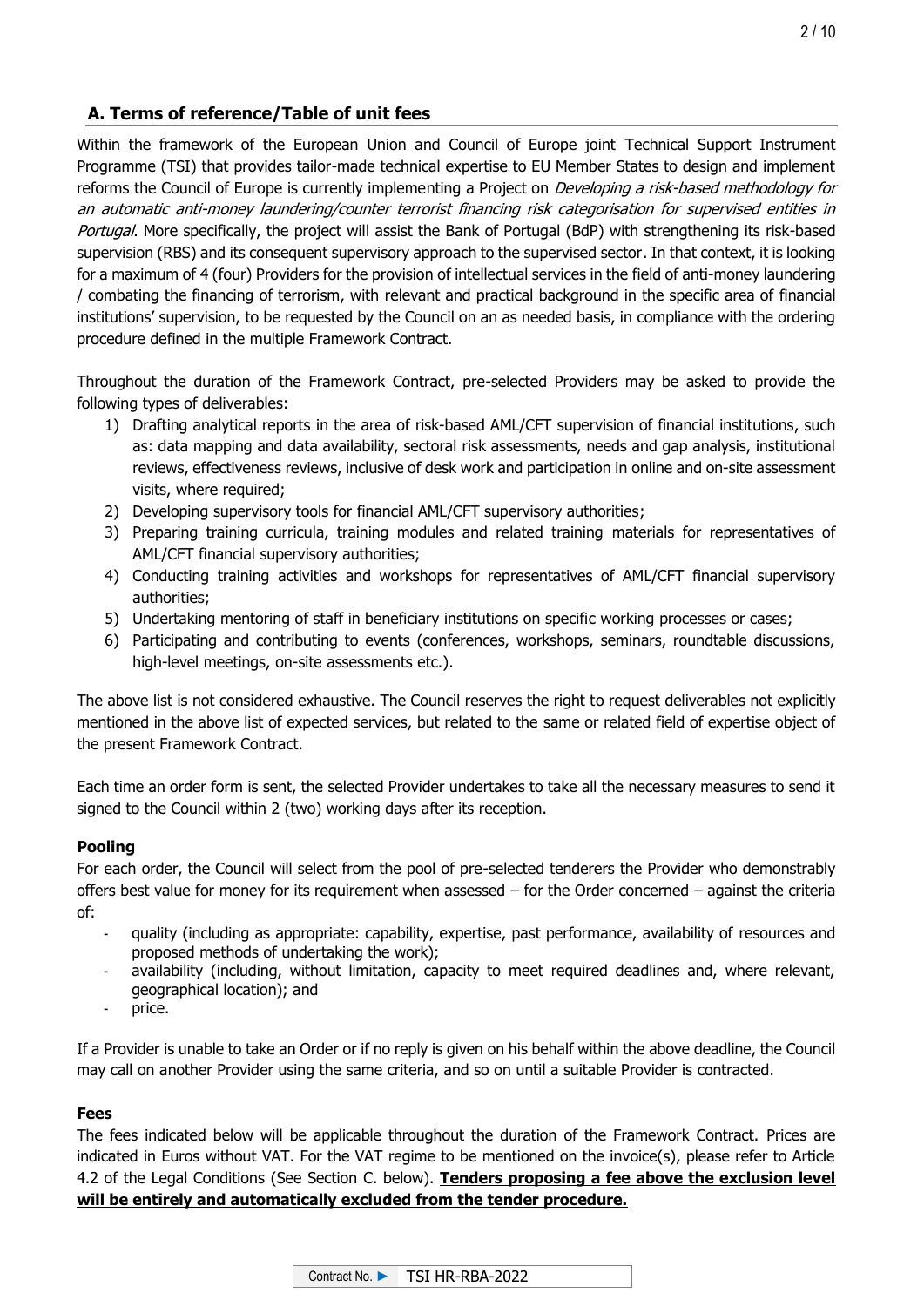The Provider shall indicate its proposed fee(s) in the box(es) below.

| Type(s) of Units $\Psi$                                                                                                                                                          | Unit fee<br>(EUR) | <b>Exclusion</b><br>Jevel (EUR) |
|----------------------------------------------------------------------------------------------------------------------------------------------------------------------------------|-------------------|---------------------------------|
| 1. Drafting analytical reports in the area of the AML/CFT risk-based supervision of financial<br>institutions.                                                                   |                   | 550                             |
| 2. Developing supervisory tools for financial AML/CFT supervisory authorities.                                                                                                   |                   | 550                             |
| 3. Preparing training materials for representatives of AML/CFT financial supervisory<br>authorities.                                                                             |                   | 550                             |
| 4. Conducting training activities and workshops for representatives of AML/CFT financial<br>supervisory authorities.                                                             |                   | 550                             |
| 5. Participating and contributing to related events of the project (conferences, workshops,<br>seminars, roundtable discussions, high-level meetings, on-site assessments etc.). |                   | 550                             |
| 6. Any needed deliverable within the same or related field of expertise object of the present<br>Framework Contract.                                                             |                   | 550                             |

| This Framework Contract takes effect as from the date of its signature by both parties and is concluded<br>until: | 17/06/2023 |
|-------------------------------------------------------------------------------------------------------------------|------------|
|-------------------------------------------------------------------------------------------------------------------|------------|

In case of extension of the duration of the project, the contract may be tacitly renewed until the new contractual date of extension and shall end on this defined date unless either party has already validly terminated the contract. The subsequent renewal is possible if the monetary threshold of the tender is not yet reached and whether the duration of the renewal is not superior to one year.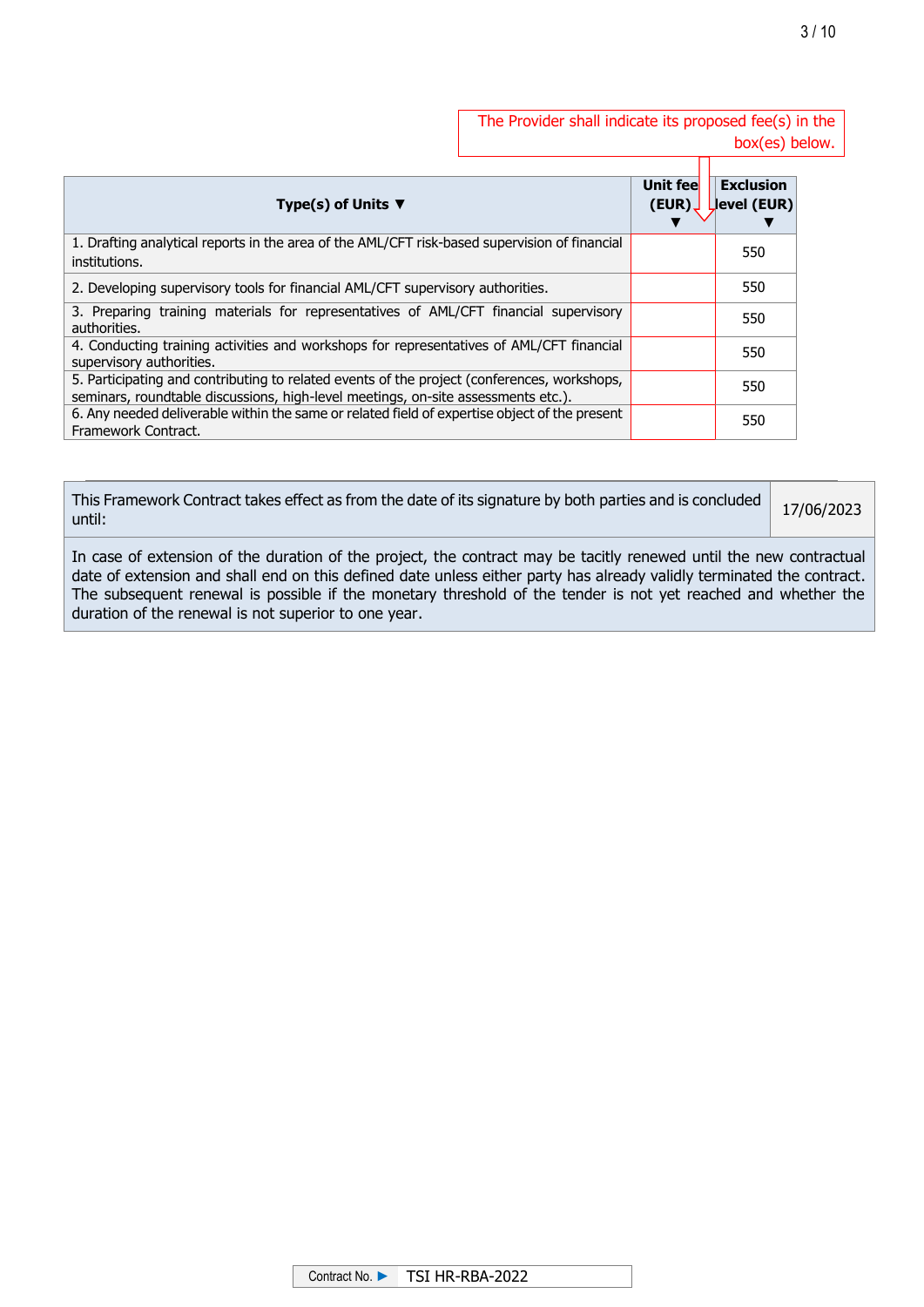# **B. Declaration of Agreement and Signature**

I, the undersigned, acting on my own behalf or as a representative of the Provider indicated below, hereby:

- Declare having the authority to represent the Provider;
- Declare that the information provided to the Council under this procedure is complete, correct and truthful.
- acknowledge, in signing this document, that I have been notified that if any of the statements made or information provided prove to be false, the Council reserves the right to exclude the tender concerned from the procedure or to terminate any existing contractual relations related to the latter;
- Express consent to any audit or verification that the Council may initiate by any means on the information provided under this procedure;
- Declare that neither I or the Provider I represent is in any of the situations listed in the exclusion criteria as reproduced in the Tender File;
- Declare that neither I, nor the Provider I represent, are in a situation of a conflict of interests or a potential conflict of interest in relation to this procedure. I have been notified and understand that a conflict of interests may arise, in particular, from economic interests, political or national affinities, emotional or family ties or any other type of shared relationship or interest;
- Declare (where applicable) that I am the only owner of the moral rights in any creations of the company under my sole proprietorship or equivalent and that I am individually liable for all obligations undertaken under this contract by me or by the company under my sole proprietorship or equivalent;
- Undertake to update the Council with significant information changes within a reasonable time. Significant information changes include, but are not limited to change of legal status, ownership, name and address, loss of licence of registration, filing bankruptcy, suspension or debarment by any national or local governmental agency or assimilated, inclusion in the lists of persons or entities subject to restrictive measures applied by the European Union (available at [www.sanctionsmap.eu\)](http://www.sanctionsmap.eu/);
- Accept without any derogation all the terms of the Legal Conditions as reproduced in the present document and understand that its signature **shall constitute signature of the contract** with the Council subject to the selection of the tender by the Council and the signature of this Act by a representative of the Council.

Tenderers shall **fill in this part**, **print the document**, **sign in the last box** below and **send a scan copy of the**  document to the email address indicated on the 1<sup>st</sup> pagnof the Tender file.

|           | <b>For the Provider</b>                  |    | For the Council of Europe <sup>3</sup> |    |
|-----------|------------------------------------------|----|----------------------------------------|----|
| Signature | Provider $\blacktriangleright$           |    | Signatory (Name,                       |    |
|           | Signatory▶                               |    | Function and Entity)                   |    |
|           | Place of signature $\blacktriangleright$ | In | Place of signature                     | In |
|           | Date of signature ►                      |    | Date of signature                      |    |
|           | Signature▶                               |    | Signature                              |    |

<sup>&</sup>lt;sup>3</sup> On behalf of the Secretary General of the Council of Europe.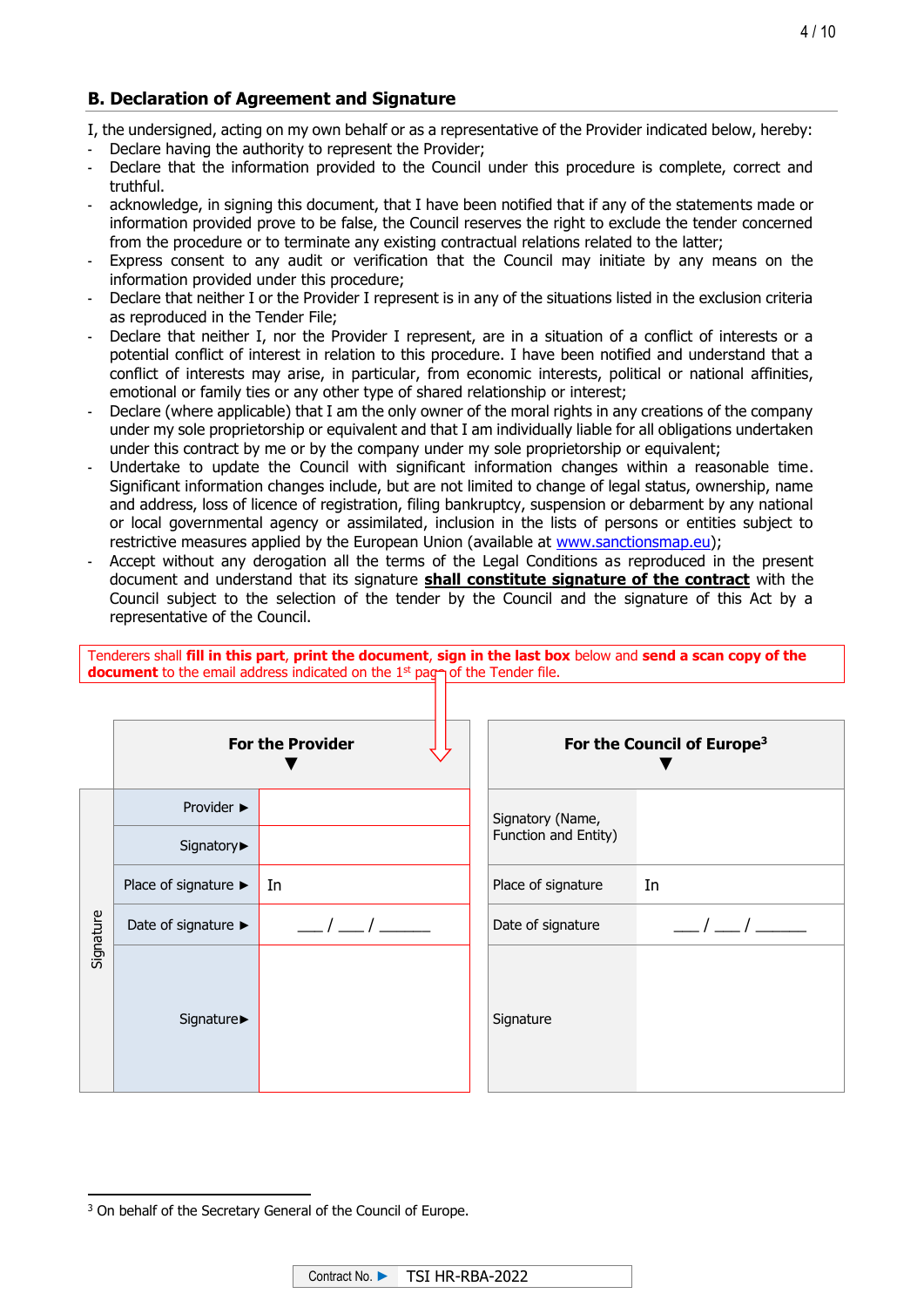# **C. Legal Conditions**

# **ARTICLE 1 – GENERAL PROVISIONS**

- The Provider undertakes, on the conditions and in the manner laid down by common agreement hereafter excluding any accessory verbal agreement, to provide the list of Deliverables reproduced in the Terms of reference (see Section A above) related to the present contract and in the tender submitted by the Provider.
- 1.2 The present contract is composed, by order of precedence, of:
- a) the Act of Engagement, in its entirety (cover page, Sections A and B and the present Legal Conditions) and any subsequent Order; and

b) the tender submitted by the Provider.

- 1.3 Any general purchasing terms and conditions of the Provider shall never prevail over these legal conditions. Any provision proffered by the Provider in its documents (general conditions or correspondence) conflicting with the clauses of these legal conditions shall be deemed void, except for any clauses which may be more favourable to the Council.
- 1.4 For the purposes of this Contract:
	- a) "Contract" shall refer to the documents described in 1.2, above;
	- b) "Council" shall mean the Council of Europe;
	- c) "Deliverables" shall mean the services or goods as described in the Terms of reference;
	- d) "Parties" shall mean the Council and the Provider;
	- e) "Provider" shall mean the legal or physical person selected by the Council for the provision of the Deliverables. This person may equally be referred to as the "Service Provider" or the "Consultant".

#### **ARTICLE 2 – DURATION**

The contract is concluded until the day specified in Section A of this Act of Engagement and takes effect as from the date of its signature by both parties. The contract may be renewed in accordance with the conditions laid down in Section A of the Act of Engagement. The Deliverables shall be executed in accordance with the timeframe indicated in the Terms of reference and in any subsequent Order form

#### **ARTICLE 3 – OBLIGATIONS OF THE PROVIDER**

#### **3.1 General obligations**

- 3.1.1. The Provider bears sole responsibility for all the decisions made and the human, technical, logistic and material resources used in the context of the Contract in order to provide the Deliverables, with due respect for the Council of Europe's needs and constraints, as contractually defined.
- 3.1.2. The Provider recognises that it is subject to a general obligation to provide advice, including, but not limited to, an obligation to provide any relevant information or recommendations to the Council. In this context, the Provider shall supply to the Council all the advice, warnings and recommendations necessary particularly in terms of quality of Deliverables, security and compliance with professional standards. The Provider also undertakes to inform the Council as soon as it becomes aware, during the execution of the Contract, of any initiatives and/or adopted laws and regulations, policies, strategies or action plans or any other development related to the object of the Contract.

#### **3.2 Intellectual services**

- 
- 3.2.1. The provisions of Articles 3.2.2 to 3.2.10 shall apply insofar as the contract concerns the provision of intellectual services.<br>3.2.2. Unless agreed otherwise by the Parties, any written documents prepared by the Pr Unless agreed otherwise by the Parties, any written documents prepared by the Provider under the contract shall be written in English and produced on a word processing file. In case the Parties agree that a written document shall be prepared in a language other than English or French, a summary in English or French shall be included in the said document.
- 3.2.3. Unless agreed otherwise by the Parties, all written documents of more than 1,500 words shall be preceded or accompanied by a text summarising the subject and main conclusions and shall not, unless specifically required, exceed 5,000 words.
- 3.2.4. The Provider guarantees that the Deliverables conform to the highest academic standards.
- 3.2.5. The Provider cedes irrevocably and exclusively to the Council throughout the entire world and for the entire period of copyright protection, all rights on the Deliverable(s) produced as a result of the execution of the present contract. Such rights shall include in particular the right to use, reproduce, represent, publish, adapt, translate and distribute – or to have used, reproduced, represented, published, adapted, translated and distributed - in any country, in any language, in any form and on any kind of support, including on a CD-ROM or the Internet, the said Deliverables, or any part thereof.
- 3.2.6. The Council reserves the right to exercise the above-mentioned rights for any purpose falling within its activities.
- 3.2.7. The Provider guarantees that use by the Council of the Deliverable(s) produced as a result of the execution of the present contract will not infringe the rights of third parties. However, should the Council incur liability as the result of any such infringement; the Provider will compensate it in full for any damage it may suffer in consequence.
- 3.2.8. Notwithstanding the provision in Article 3.2.5 above, the Council may, on prior application by the Provider, authorise the Provider to use the Deliverable(s) referred to above. When giving the Provider such authority, the Council will inform the Provider of any conditions to which such use may be subject.
- 3.2.9. Any intellectual property rights of the Provider over methods, knowledge and information which are in existence at the date of the conclusion of the Contract and which are comprised in or necessary for or arising from the performance of the Contract shall remain the property of the Provider. However, in consideration of the fees payable pursuant to the Contract the Provider hereby grants the Council a non-exclusive and free licence for the entire world and for the entire period of protection by the applicable intellectual property rights law for the use of such methods, knowledge and information insofar as they are an integral part of the Deliverable(s).
- 3.2.10. If the Deliverable(s) result(s) in the provision of a training session, and provided the training materials are not the property of the Council, the Provider shall grant the participants in the training a non-exclusive licence for the entire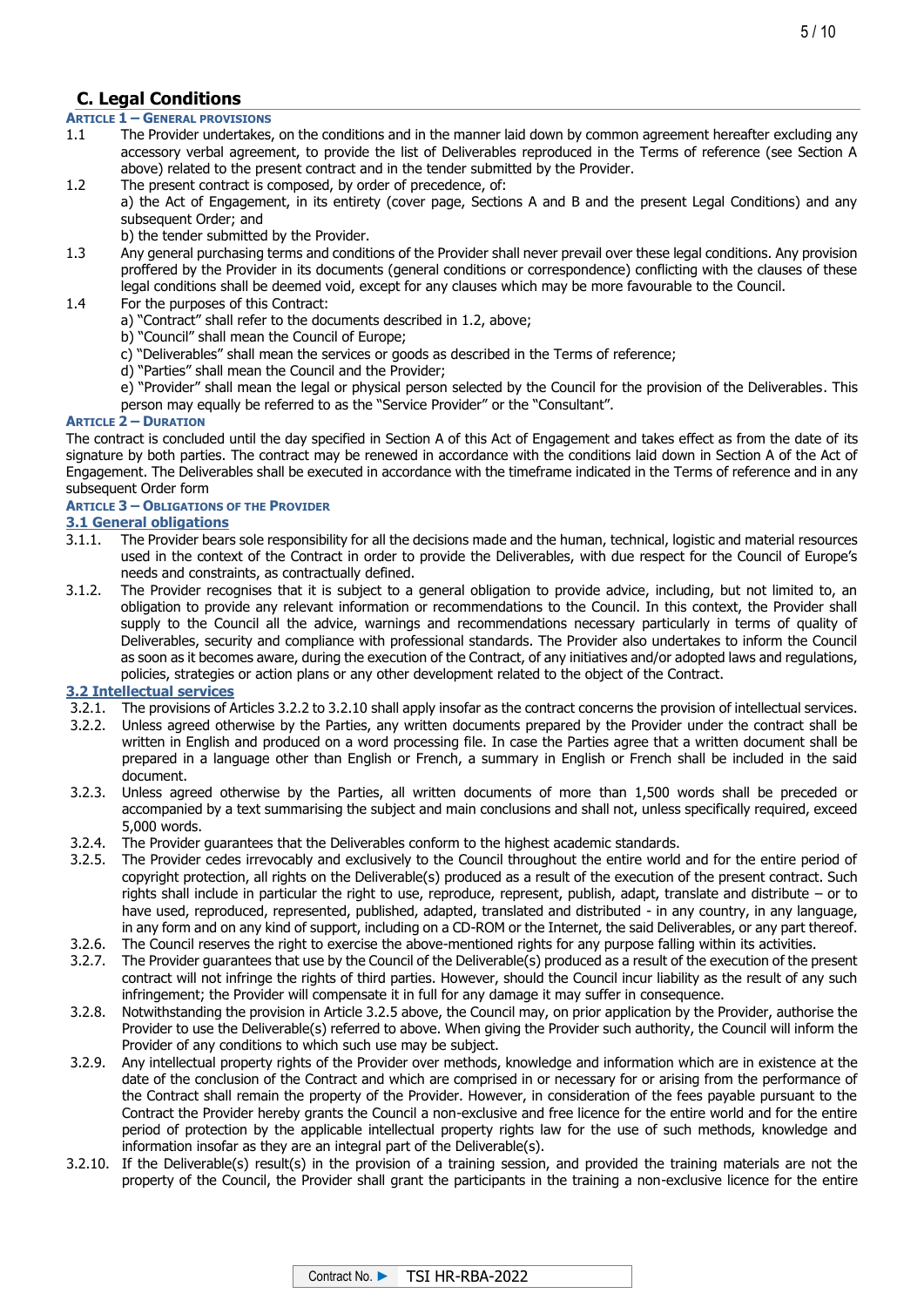world and for the entire period of protection by the applicable intellectual property rights law for their own professional use of those training materials.

6 / 10

## **3.3 Health and social insurance of the Provider or its employees**

The Provider shall undertake all necessary measures to arrange for health and social insurance during the entire contract. The Provider acknowledges and accepts in this regard that the Council shall not assume any responsibility for any health and social risks concerning illness, maternity or accident which might occur during the performance of work under the contract.

**3.4 Fiscal obligations**

The Provider undertakes to inform the Council about any change of its status with regard to VAT, to observe all applicable rules and to comply with its fiscal obligations in:

a) submitting a request for payment, or an invoice, to the Council in conformity with the applicable legislation;

b) declaring all fees received from the Council for tax purposes as required in his/her/its country of fiscal residence.

#### **3.5 Loyalty and confidentiality**

- 3.5.1. In the performance of the present contract, the Provider will not seek or accept instructions from any government or any authority external to the Council. The Provider undertakes to comply with the Council's directives for the completion of the Deliverables and to refrain from any word or act that may be construed as committing the Council.
- 3.5.2. The Provider shall observe the utmost discretion in all matters concerning the contract, and particularly any matters or data that have been or are to be recorded that come to the Provider's attention in the performance of the contract. Unless obliged to do so under the terms of the contract, or expressly authorised to do so by the Secretary General of the Council, the Provider shall refrain at all times from communicating to any person, legal entity, government or authority external to the Council any information which has not been made public and which has come to the Provider's notice as a result of dealings with the Council. Nor shall the Provider seek to gain private benefit from such information. Neither the expiry of the contract nor its termination by the Council shall lift these obligations.

#### **3.6 Disclosure of the terms of the contract**

- 3.6.1. The Provider is informed and gives an authorisation of disclosure of all relevant terms of the contract, including identity and price, for the purposes of internal and external audit and to the Committee of Ministers and to the Parliamentary Assembly of the Council with a view to these latter discharging their statutory functions, as well as for the purpose of meeting the publication and transparency requirements of the Council of Europe or its donors. The Provider authorises the publication, in any form and medium, including the websites of the Council of Europe or its donors, of the title of the contract/projects, the nature and purpose of the contract/projects, name and locality of the Provider and amount of the contract/project.
- 3.6.2. Whenever appropriate, specific confidentiality measures shall be taken by the Council to preserve the vital interests of the Provider.

### **3.7 Use of the Council of Europe's name**

The Provider shall not use the Council's name, flag or logo without prior authorisation of the Council.

#### **3.8 Data Protection**

- 3.8.1. Without prejudice to the other provisions of this contract, the Parties undertake, in the execution of this contract, to comply at all times with the legislation applicable to each of them concerning the processing of personal data.
- 3.8.2. Where the Provider, pursuant to its obligations under this contract, processes personal data on behalf of the Council, it shall:
	- i. Process personal data only in accordance with written instructions from the Council;
	- ii. Process personal data only to the extent and in such manner as is necessary for the execution of the contract, or as otherwise notified by the Council;
	- iii. Implement appropriate technological measures to protect personal data against accidental loss, destruction, damage, alteration or disclosure. These measures shall be appropriate to the harm which might result from any unauthorised or unlawful processing, accidental loss, destruction, or damage while having regard to the nature of the personal data which is to be protected;
	- iv. Take reasonable steps to ensure the reliability of the Provider's employees having access to the personal data and to ensure that they have committed themselves to confidentiality or are under an appropriate statutory obligation of confidentiality and thus agree to comply with the data protection obligations set out in this contract;
	- v. Obtain written consent from the Council prior to any transfer of possession or responsibility for the personal data to any subcontractors. If the Council chooses to authorise subcontracting, the same data protection obligations as set out in this contract shall be imposed on the subcontractor by way of a contract. The Provider shall remain fully liable to the Council for the performance of that subcontractor's obligations.
	- vi. Notify the Council within five working days if it receives: a. a request from a data subject to have access (including rectification, deletion and objection) to that person's personal data; or

b. a complaint or request related to the Council's obligations to comply with the data protection requirements.

- vii. Provide the Council with full assistance in relation to any such request or complaint and assist the Council to fulfil its obligation to respond to the requests for rectification, deletion and objection, to provide information on data processing to data subjects and to notify personal data breaches;
- viii. Allow for and contribute to checks and audits, including inspections, conducted or mandated by the Council or by any authorised third auditing person. The Provider shall immediately inform the Council of any audit not conducted or mandated by the Council;
- ix. Not process nor transfer personal data outside the jurisdiction of a Council of Europe Member State without the prior authorisation of the Council and provided that an adequate level of protection is guaranteed by law or by ad hoc or approved standardised safeguards (such as binding corporate rules) in the jurisdiction of the recipient;
- x. Make available to the Council all information necessary to demonstrate compliance with the obligations under the contract in connection with the processing of personal data and the rights of data subjects;
- xi. Upon the Council's request, delete or return to the Council all personal data and any existing copies, unless the applicable law requires storage of the personal data.

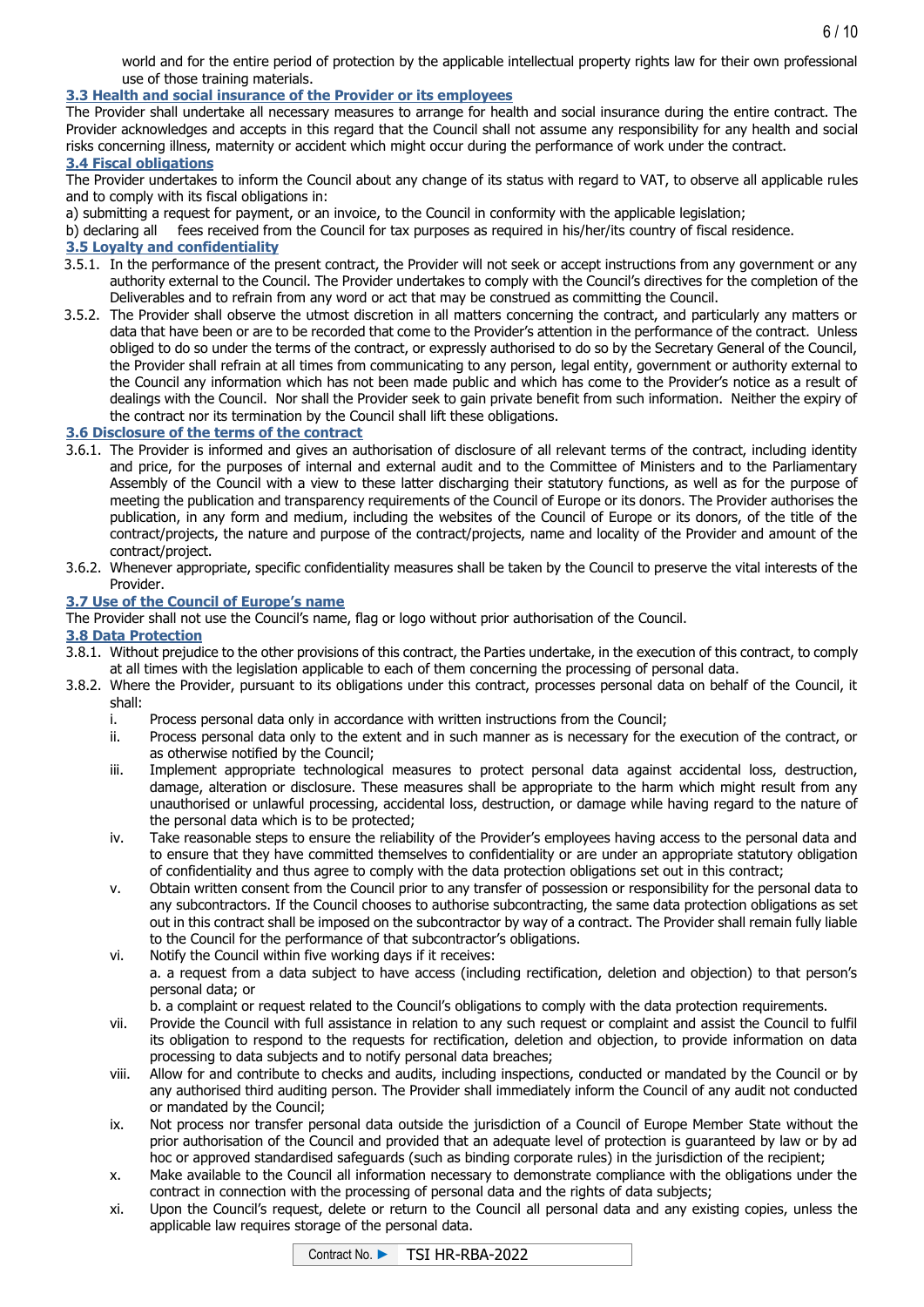## **3.9 Parallel Activities**

Where the Provider is a natural person who is employed in parallel to this Contract, they hereby confirm that they:

a) have been granted approval from their employer to perform paid services for the Council under this Contract, and/or

b) have been granted leave during the performance of their obligations under this Contract.

## **3.10 Other obligations**

- 3.10.1. In the performance of the present contract, the Provider undertakes to comply with the applicable principles, rules and values of the Council.
- 3.10.2. The Staff Regulations and the rules concerning temporary staff members shall not apply to the Provider.
- 3.10.3. Nothing in this contract may be construed as conferring on the Provider the capacity of a Council of Europe staff member or employee.

#### **ARTICLE 4 – FEES, EXPENSES AND MODE OF PAYMENT**

### **4.1 Ordering**

- 4.1.1. Each time an Order Form is sent, the selected Provider undertakes to take all the necessary measures to send it **signed** to the Council within the deadline indicated in the Tender File. If this Provider is unable to take the Order or if no reply is given on his behalf within that deadline, the Council may call on another Provider, if any, in accordance with the terms of the Tender File.
- 4.1.2. An Order Form is considered to be legally binding when the Order, signed by the Provider, is approved by the Council, by displaying a Council's Purchase Order number on the Order, as well as by signing and stamping the Order concerned. Copy of each approved Order Form shall be sent to the Provider, to the extent possible on the day of its signature.
- 4.1.3. In return for the fulfilment by the Provider of its obligations under each Order, the Council undertakes to pay the Provider the fees as indicated in the relevant Order Form, in the currency specified in the Table of fees.
- 4.1.4. Amounts/Fees indicated in this Contract and in each Order are final and not subject to review.

#### **4.2 VAT**

- 4.2.1. Should the Provider not be subject to VAT, the amount invoiced shall be net fixed amount. Should the Provider be subject to VAT, the amount shall be invoiced as indicated in Articles 4.2.2 to 4.2.5.
- 4.2.2. Should the deliverables be taxable in France, the amount invoiced shall be VAT inclusive.
- 4.2.3. Should the deliverables be taxable in another EU country, and unless otherwise agreed between the Parties, the Council will provide the Provider with an exemption certificate prior to the signature of the contract. The exemption certificate sent by the Council of Europe should be retained by the Provider and presented to the relevant tax authorities to justify tax-free invoicing. In accordance with Article 2 b) of Council Directive 2001/115/EC, the following should be stated in the invoice: "Intra-Community sale/service to an exempted organisation: Articles 143 and 151 of Council Directive 2006/112/EC" and should indicate the final total amount excluding VAT. In case the CoE will not be in a position to provide the said certificate, the Council will pay the invoice with VAT included.
- 4.2.4. Should the deliverables be taxable in a non-EU country, the amount invoiced will not include VAT if the local (national) legislation allows for it, or if the Council of Europe enjoys tax exemption through other means in the country concerned. Otherwise, it shall include VAT.
- 4.2.5. For the provision of "online services", should the Provider be established either in an EU country (other than France) or in a non-EU country, the invoiced amount shall include French VAT at the applicable rate. The invoice shall indicate the total amount without taxes, the rate and the amount of the VAT and the total amount 'all tax included'. The invoice shall also stipulate the following statement: "Intra-community sale/service: French VAT collected by the Provider and paid to the Mini One-Stop shop in [Address/Country]".

#### **4.3 Invoicing and payment**

- 4.3.1. For each Order completed, and upon acceptance of the Deliverable(s) by the Council, the Provider shall submit an invoice or a request for payment in triplicate and in the currency specified in the Table of fees, in conformity with the applicable legislation.
- 4.3.2. Before accepting the Deliverable(s), the Council reserves the right to ask the Provider to submit any other document or information that may serve the purpose of establishing that the Contract has been duly executed.
- 4.3.3. In the case of event organisation, the Provider shall in any case submit any document that proves that the event took place, including but not limited to an attendance sheet broken down into half days specifying the location, date(s) and time(s) of the event(s) or activity(ies), to be individually signed by each participant and the Provider.
- 4.3.4. The payment for the Deliverables to be paid by the Council shall be made within 60 calendar days of submission of the invoice described in Article 4.3.1, subject to the submission of the Deliverable(s) described in the Terms of reference and its/their acceptance by the Council.
- 4.3.5. Advance payments are subject to a written agreement between the parties, on an order by order basis, and should be paid within 60 calendar days upon signature of the Order concerned.

#### **4.4 Other expenses**

- 4.4.1. In the event of the Provider being required to travel for the purposes of the contract, and provided the Terms of reference do not stipulate that the fees already include travel and subsistence expenses, the Council undertakes, subject to its prior agreement, to reimburse travel and subsistence allowances in compliance with the Council's applicable Rules.<sup>4</sup>
- 4.4.2. Travel expenses referred to under 4.4.1 will be reimbursed on the basis of the rail fare (first class) or air fare (tourist class) upon presentation of an invoice on the letterhead of the relevant vouchers. Subsistence expenses (including travel expenses within the locality visited) will be reimbursed at the applicable daily rate.
- 4.4.3. In the event of the Provider being required to travel for the purposes of the contract, the duration of the Provider's travel and stays will be covered by an insurance policy with the insurers CHARTIS (Policy No. 2.004.761). A telephone helpline is available in case of emergency (+ 32 (0)3 253 69 16). The said insurance will cover specific risks related to travel and

<sup>4</sup> CM/Del/Dec(2010)1089/11.3 appendix 9

[https://search.coe.int/intranet/Pages/result\\_details.aspx?ObjectId=09000016805ceb14](https://search.coe.int/intranet/Pages/result_details.aspx?ObjectId=09000016805ceb14)

Contract No. ► TSI HR-RBA-2022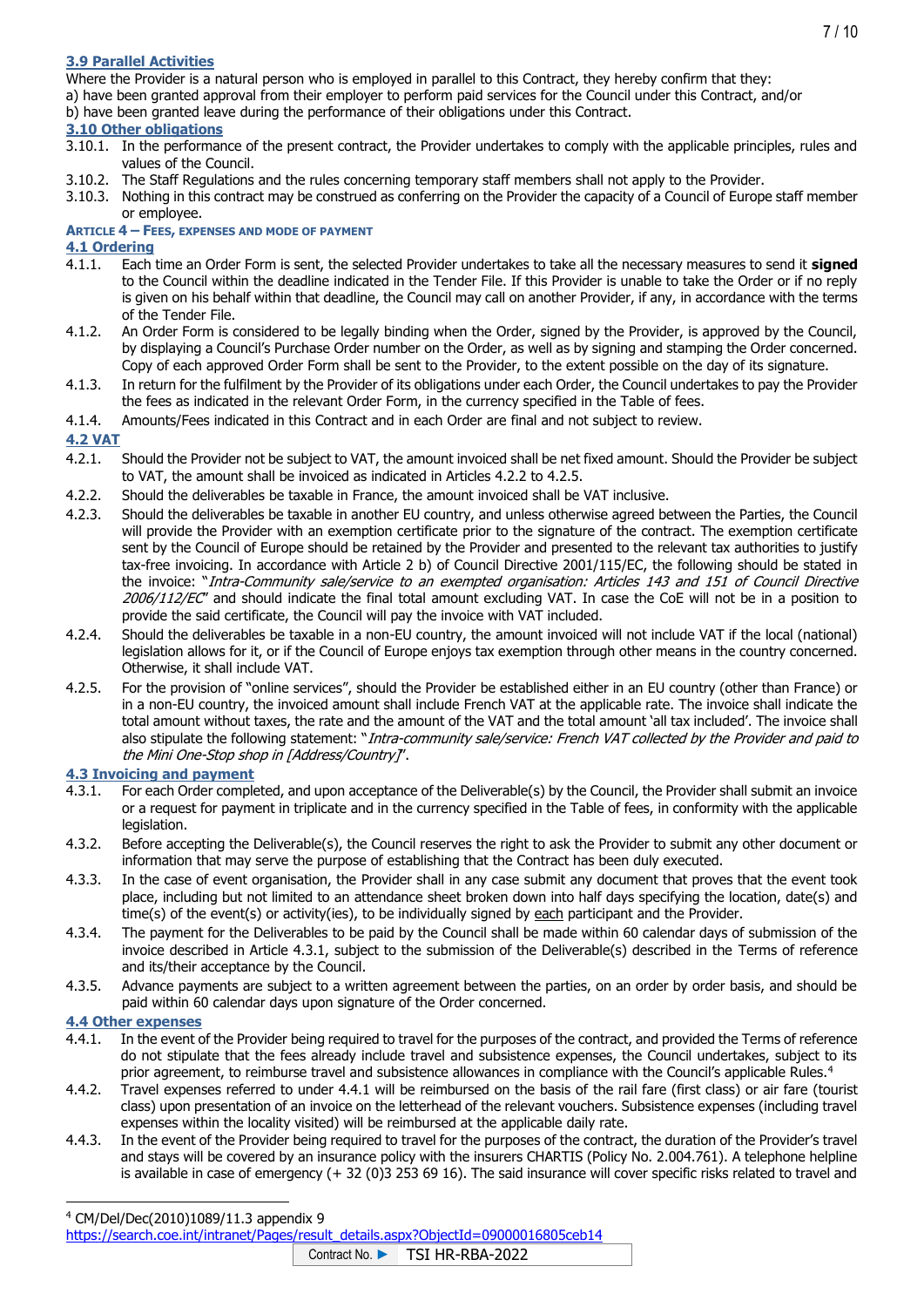stay of the Provider (including medical costs related to unforeseen illness or accident, repatriation, death, cancellation of journey or flight, theft or loss of personal possessions). The insurance policy does not cover persons over 75 years of age.

#### **ARTICLE 5 - BREACH OF CONTRACT**

5.1. In the event that:

a) the Provider does not satisfy the conditions laid down in this contract or those resulting from any modifications duly accepted in writing by both parties, in accordance with the provisions of Article 6 below; or

b) the Deliverables provided as referred to under Article 1.1 do not reach a satisfactory level; or

c) the Provider is in any of the situations listed in Article 11.2,

the Council may consider there to have been a breach of contract and may consequently refuse to pay to the Provider the amounts referred to in Article 4.1 and Article 4.4 above.

- 5.2. In the cases described in paragraph 5.1 above, the Council reserves further, at any moment and further to prior notification to the Provider, the right to terminate the contract in all or in part. In case of termination, the Council shall pay only the amount corresponding to the deliverables actually and satisfactorily provided at the time of termination of the contract and shall request reimbursement of the sums already paid for Deliverables not provided. In case of partial termination, the obligations of the parties shall endure for all deliverables which are not subject of the notification of termination.
- 5.3. The outstanding sums shall be paid to the Council's bank account within 60 calendar days from the notification in writing by the Council to the Provider regarding the outstanding sums to be paid.

#### **ARTICLE 6 - MODIFICATIONS**

- 6.1. The provisions of this contract cannot be modified without the written agreement of both parties. This agreement may take the form of an exchange of emails provided it is done using the contact details specified in Article 8.
- 6.2. Any modification shall not affect elements of the contract which may distort the initial conditions of the tendering procedure or give rise to unequal treatment between the tenderers.
- 6.3. This contract may not be transferred, in full or in part, for money or free of charge, without the Council's prior authorisation in writing.
- 6.4. The Provider may not subcontract all or part of the Deliverables without the written authorisation of the Council. If authorised to subcontract by the Council, the Provider shall ensure compliance with all contractual conditions by all authorised subcontractors. The Provider shall remain fully liable to the Council for the performance of that subcontractor's obligations.

#### **ARTICLE 7 - CASE OF FORCE MAJEURE**

- 7.1. In the event of force majeure, the parties shall be released from the application of this contract without any financial compensation. Force majeure is defined as including the following: major weather problems, earthquake, strikes affecting air travel, attacks, a state of war, health risks or events that would require the Council or the Provider to cancel the contract.
- 7.2. In the event of such circumstances each party shall be required to notify the other party accordingly in writing, within a period of 7 calendar days.

#### **ARTICLE 8 - COMMUNICATION BETWEEN THE PARTIES**

- 8.1. The Contact point within the Council of Europe is indicated on the cover page of the Act of Engagement (See page 1 above).
- 8.2. The Provider can be reached through the means indicated in the Act of Engagement (see page 1 above).
- 8.3. Any communication is deemed to have been made when it is received by the receiving party, unless the Contract refers to the date when the communication was sent.
- 8.4. Electronic communication is deemed to have been received by the receiving party on the day of successful dispatch of that communication, provided that it is sent to the addressees listed in paragraphs 1 and 2 above. Dispatch shall be deemed unsuccessful if the sending party receives a message of non-delivery. In this case, the sending party shall immediately send again such communication to any of the other addresses listed in paragraphs 1 and 2 above. In case of unsuccessful dispatch, the sending party shall not be held in breach of its obligation to send such communication within a specified deadline, provided the communication is dispatched by another means of communication without further delay.
- 8.5. Mail sent to the Council using the postal services is considered to have been received by the Council on the date on which it is registered by the department identified in paragraph 1 above.
- 8.6. Formal notifications made by registered mail with return receipt or equivalent, or by equivalent electronic means, shall be considered to have been received by the receiving party on the date of receipt indicated on the return receipt or equivalent.

#### **ARTICLE 9 –ACCEPTANCE**

The provision of Deliverables referred to in this contract shall be the subject of a written acceptance procedure. If acceptance is refused, the Council shall inform the Provider accordingly, giving reasons, and may set new modalities for the provision of the Deliverables. If acceptance is refused again, the Council may terminate the Contract in whole or in part without previous notice and without paying any financial compensation.

#### **ARTICLE 10 – CONSORTIUM**

- 10.1. The Providers have full responsibility for carrying out and complying with the terms of the contract.
- 10.2. The Providers are jointly and severally liable. If a Provider fails to implement its part of the contract, the other Providers become responsible for the carrying out of the Deliverables, unless the Council expressly relieves them of this obligation.
- 10.3. In case of breach of contract, where applicable, the Council will claim back the amounts paid but that were not due under the contract. The coordinator of the consortium is fully liable for repaying the debts of the consortium; even if it has not been the final recipient of those amounts.
- 10.4. The internal roles and responsibilities of the Providers are divided as follows:
- 10.4.1 The Providers must designate a coordinator.
- 10.4.2 Each Provider must:

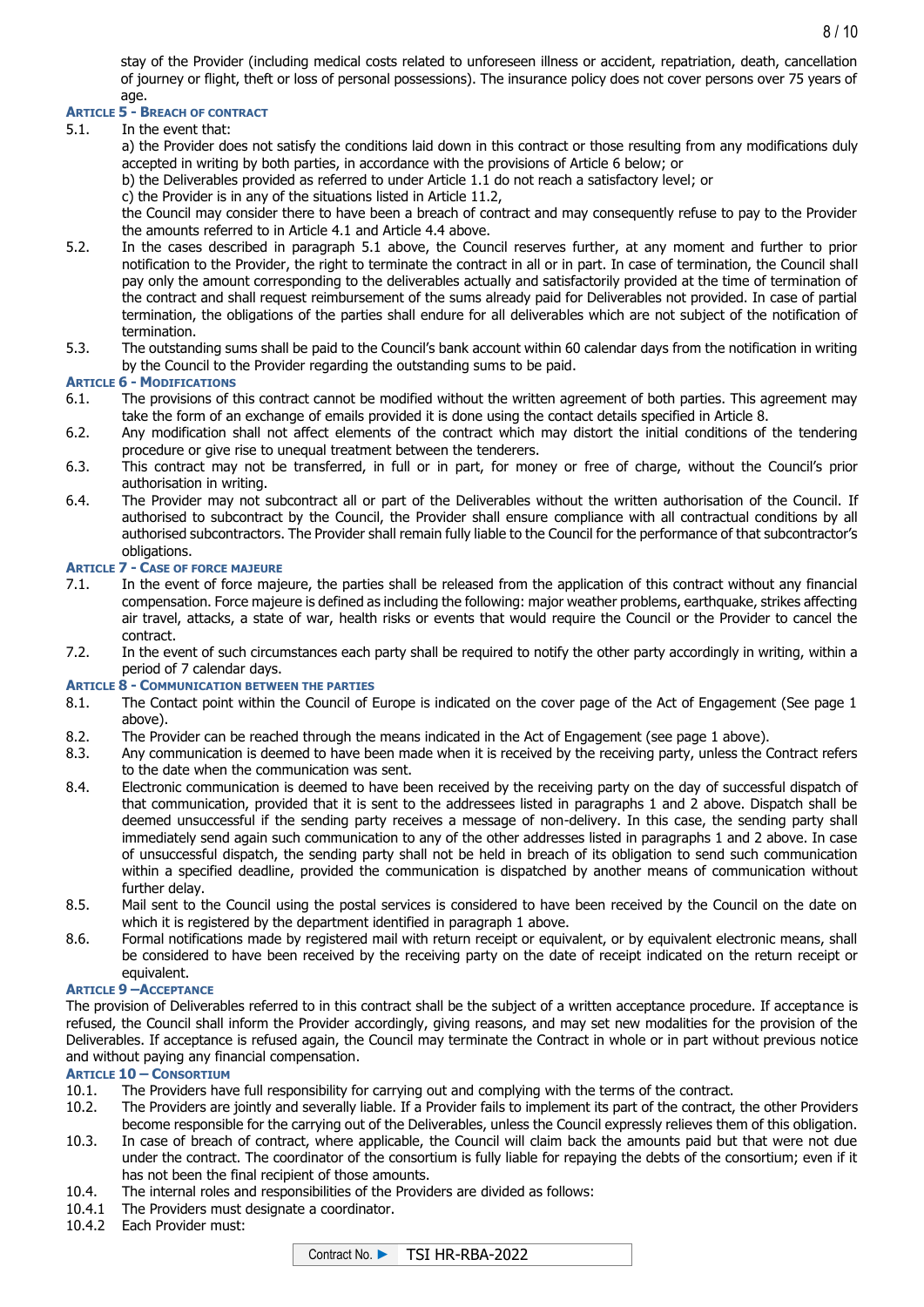- (i) inform the coordinator immediately of any events or circumstances likely to affect significantly or delay the performance of the contract, change in legal status or technical, organisational or ownership situation, circumstances affecting the award of the contract or compliance with the requirements of the contract;
- (ii) submit to the coordinator in good time: - any other documents or information required by the Council under the contract, unless the contract requires the Provider to submit this information directly; - any information requested by the coordinator in order to verify the state of performance of the Deliverables under the contract, the proper implementation of the contract and compliance with the other obligations under the contract.
- (iii) give the other Providers access to any pre-existing industrial and intellectual property rights needed for the performance of the contract and compliance with the obligations under the Agreement.

10.5 The coordinator must:

- (i) monitor that the Deliverables are carried out timely and properly, in accordance with the terms of the contract;
- (ii) act as the intermediary for all communications between the Providers and the Council (in particular, providing the Council with the information described in Article 10.4.2(ii) immediately), unless the agreed otherwise by the Parties;
- (iii) request and review any documents or information required by the Council and verify their completeness and correctness before passing them on to the Council;
- (iv) before starting performance of the contract, submit this list of pre-existing rights (Article 10.4.2(iii)) to the Council.
- (v) submit the Deliverables to the Council in accordance with the timing and terms of the contract;
- (vi) Payments shall be made by the Council to the coordinator. Payments to the coordinator shall discharge the Council from its payment obligation. The coordinator must ensure that the distribution of the payments between the Providers are made without unjustified delay.

# The coordinator may not subcontract the above-mentioned tasks.<br>10.5. The Providers must have internal arrangements regarding

- The Providers must have internal arrangements regarding their operation and co-ordination to ensure that the action is implemented properly. These internal arrangements must be set out in a written 'consortium agreement' between the beneficiaries, which may cover:
	- internal organisation of the consortium;
	- distribution of the Council payment(s);

- additional rules on rights and obligations related to pre-existing rights and results (including intellectual and industrial property rights), specifying the owner and persons that have a right of use;

- settlement of internal disputes;
- liability, indemnification and confidentiality arrangements between the Providers.
- The consortium agreement must not contain any provision contrary to the contract.

#### **ARTICLE 11 – CHANGES IN THE PROVIDER'S SITUATION OR STANDING**

- 11.1. The Provider shall inform the Council without delay of any changes in their address or legal domicile or in the address or legal domicile of the person who may represent them.
- 11.2. The Provider shall inform also inform the Council without delay:
	- a) if they are involved in a merger, takeover or change of ownership or there is a change in their legal status;
	- b) where the Provider is a consortium or similar entity, if there is a change in membership or partnership.
	- c) if they are sentenced by final judgment on one or more of the following charges: participation in a criminal organisation, corruption, fraud, money laundering, terrorist financing, terrorist offences or offences linked to terrorist activities, child labour or trafficking in human beings;
	- d) if they are in a situation of bankruptcy, liquidation, termination of activity, insolvency or arrangement with creditors or any like situation arising from a procedure of the same kind, or are not subject to a procedure of the same kind;
	- e) if they have received a judgment with res judicata force, finding an offence that affects their professional integrity or serious professional misconduct;
	- f) if they do not comply with their obligations as regards payment of social security contributions, taxes and dues, according to the statutory provisions of their country of legal domicile;
	- g) if they are or are likely to be in a situation of conflict of interests;
	- h) if they are or if their owner(s) or executive officer(s), in the case of legal persons, are included in the lists of persons or entities subject to restrictive measures applied by the European Union (available at [www.sanctionsmap.eu\)](http://www.sanctionsmap.eu/).

## **ARTICLE 12 - DISPUTES**

- 12.1. Any dispute regarding this Contract shall failing a friendly settlement between the Parties be submitted to arbitration.
- 12.2. The Arbitration Board shall be composed of two arbitrators each selected by one of the parties, and of a presiding arbitrator, appointed by the other two arbitrators; in the event of no presiding arbitrator being appointed under the above conditions within a period of six months, the President of the Tribunal de Grande Instance of Strasbourg shall make the appointment.
- 12.3. Alternatively, the parties may submit the dispute for decision to a single arbitrator selected by them by common agreement or, failing such agreement, by the President of the Tribunal de Grande Instance of Strasbourg.
- 12.4. The Board referred to in paragraph 2 of this Article or, where appropriate, the arbitrator referred to in paragraph 3 of this Article, shall determine the procedure to be followed.
- 12.5. If the parties do not agree upon the law applicable the Board or, where appropriate, the arbitrator shall decide ex aequo et bono having regard to the general principles of law and to commercial usage.
- 12.6. The arbitral decision shall be binding upon the parties and there shall be no appeal from it.

#### **ARTICLE 13 - ADDRESSES AND BANK DETAILS OF THE PARTIES**

The bank details of the Provider are indicated in the Act of Engagement. The bank details of the Council of Europe are the following:

Bank address: F-67075 Strasbourg Cedex, France Bank name: Société Générale Strasbourg

Code IBAN: FR76 30003 02360 001500 1718672